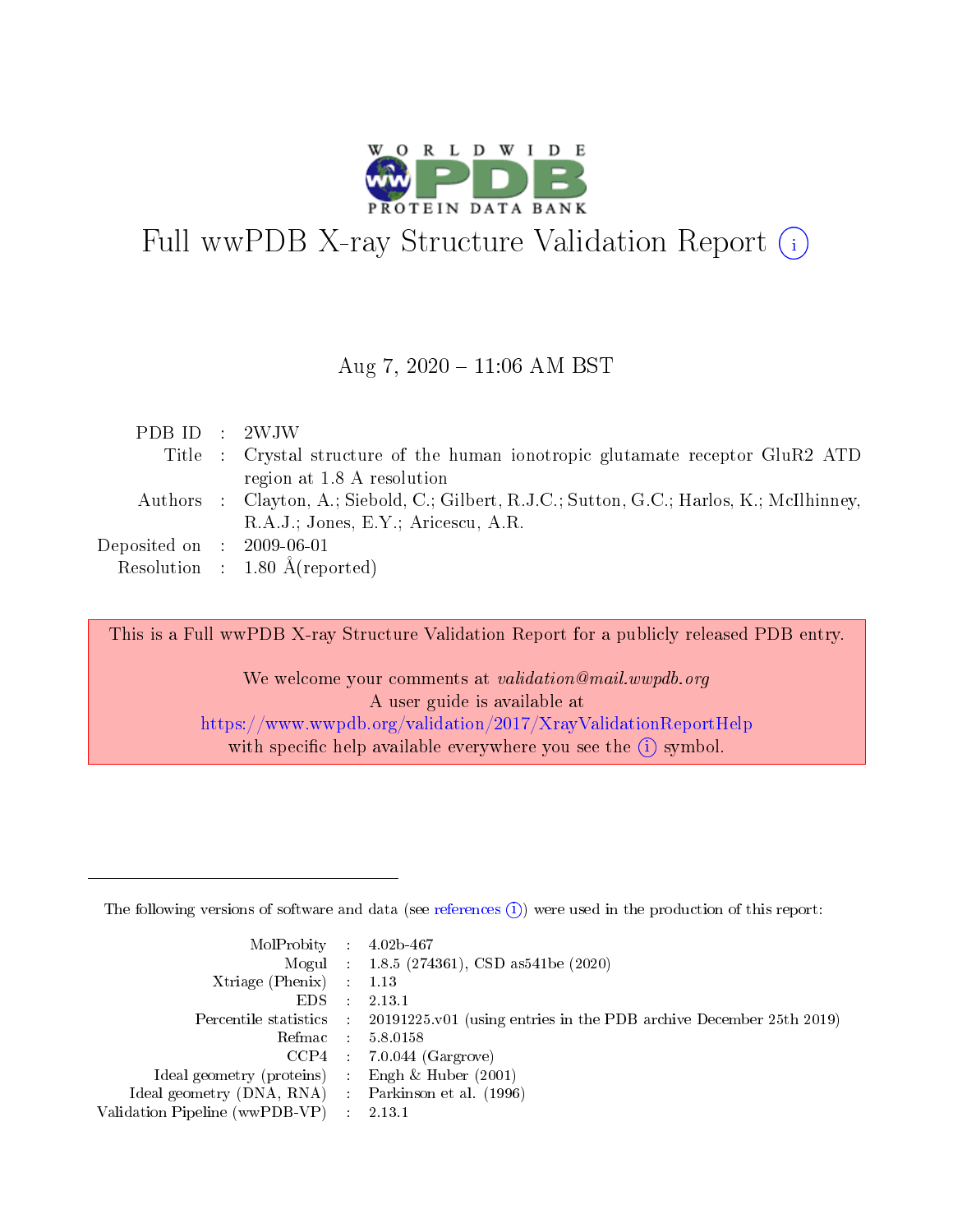# 1 [O](https://www.wwpdb.org/validation/2017/XrayValidationReportHelp#overall_quality)verall quality at a glance  $(i)$

The following experimental techniques were used to determine the structure: X-RAY DIFFRACTION

The reported resolution of this entry is 1.80 Å.

Percentile scores (ranging between 0-100) for global validation metrics of the entry are shown in the following graphic. The table shows the number of entries on which the scores are based.



| Metric                | Whole archive        | Similar resolution                                                        |
|-----------------------|----------------------|---------------------------------------------------------------------------|
|                       | $(\#\text{Entries})$ | $(\#\text{Entries},\,\text{resolution}\,\,\text{range}(\textup{\AA})\, )$ |
| $R_{free}$            | 130704               | $5950(1.80-1.80)$                                                         |
| Clashscore            | 141614               | $6793(1.80-1.80)$                                                         |
| Ramachandran outliers | 138981               | 6697 $(1.80-1.80)$                                                        |
| Sidechain outliers    | 138945               | 6696 (1.80-1.80)                                                          |
| RSRZ outliers         | 127900               | $5850(1.80-1.80)$                                                         |

The table below summarises the geometric issues observed across the polymeric chains and their fit to the electron density. The red, orange, yellow and green segments on the lower bar indicate the fraction of residues that contain outliers for  $>=3, 2, 1$  and 0 types of geometric quality criteria respectively. A grey segment represents the fraction of residues that are not modelled. The numeric value for each fraction is indicated below the corresponding segment, with a dot representing fractions  $\epsilon=5\%$  The upper red bar (where present) indicates the fraction of residues that have poor fit to the electron density. The numeric value is given above the bar.

| Mol       | $\alpha$ hain | Length | Quality of chain |     |    |
|-----------|---------------|--------|------------------|-----|----|
|           |               |        | 13%              |     |    |
| <u>д.</u> | . .           | 388    | 79%              | 15% | 5% |

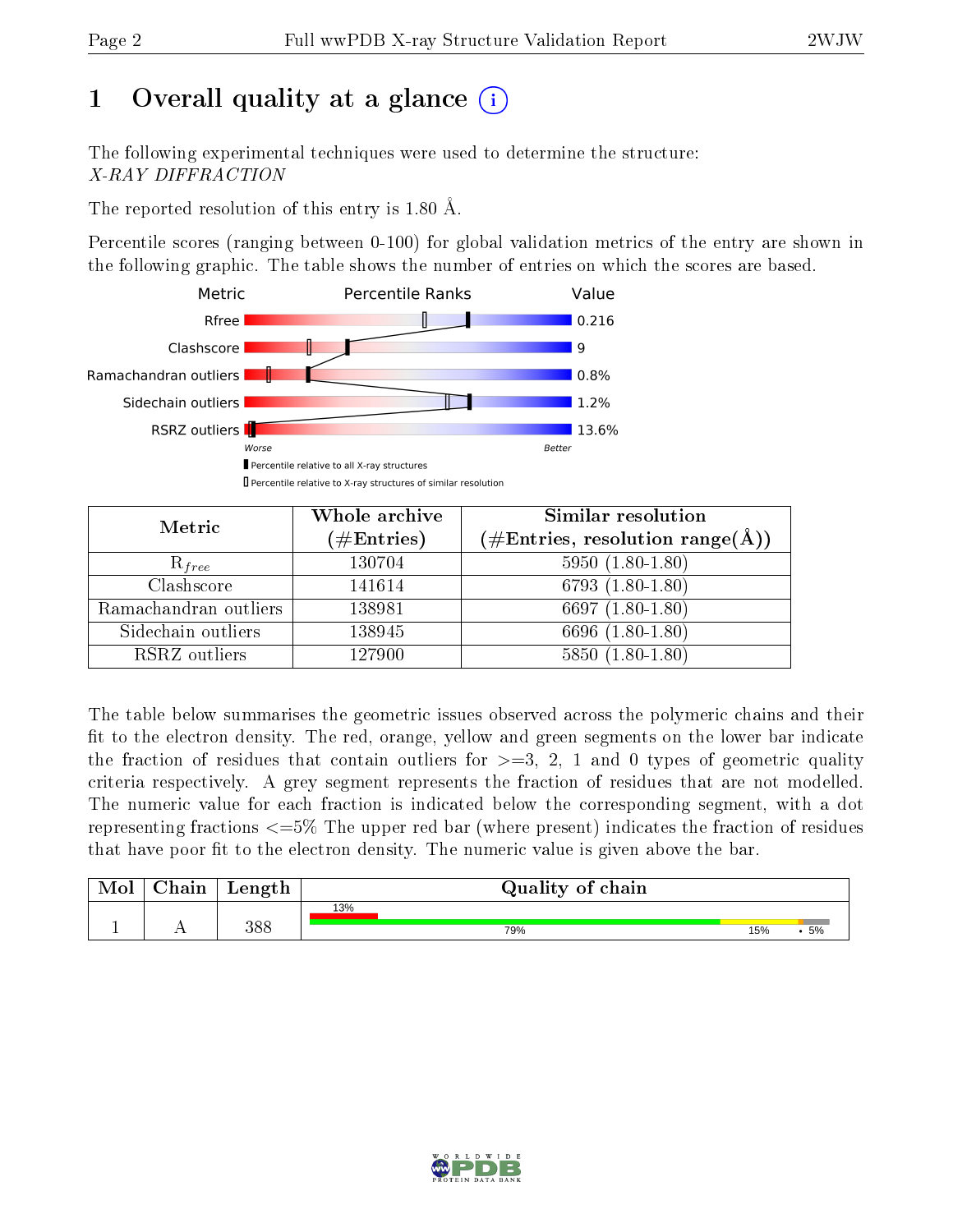# 2 Entry composition (i)

There are 6 unique types of molecules in this entry. The entry contains 3294 atoms, of which 0 are hydrogens and 0 are deuteriums.

In the tables below, the ZeroOcc column contains the number of atoms modelled with zero occupancy, the AltConf column contains the number of residues with at least one atom in alternate conformation and the Trace column contains the number of residues modelled with at most 2 atoms.

Molecule 1 is a protein called GLUTAMATE RECEPTOR 2.

| Mol | Chain | Residues | Atoms         |       |     | ZeroOcc | $\mid$ AltConf $\mid$ Trace |  |  |  |
|-----|-------|----------|---------------|-------|-----|---------|-----------------------------|--|--|--|
|     |       | 368      | Total<br>2991 | 1904. | 507 | 570     | $10\,$                      |  |  |  |

 Molecule 2 is 2-acetamido-2-deoxy-beta-D-glucopyranose (three-letter code: NAG) (formula:  $C_8H_{15}NO_6$ ).



|  | $\text{Mol}$   Chain   Residues | A toms    |  |  | └ ZeroOcc   AltConf |  |
|--|---------------------------------|-----------|--|--|---------------------|--|
|  |                                 | Total C N |  |  |                     |  |

Molecule 3 is CHLORIDE ION (three-letter code: CL) (formula: Cl).

|  | $\text{Mol}$   Chain   Residues | <b>Atoms</b> | ZeroOcc   AltConf |  |
|--|---------------------------------|--------------|-------------------|--|
|  |                                 | Total        |                   |  |

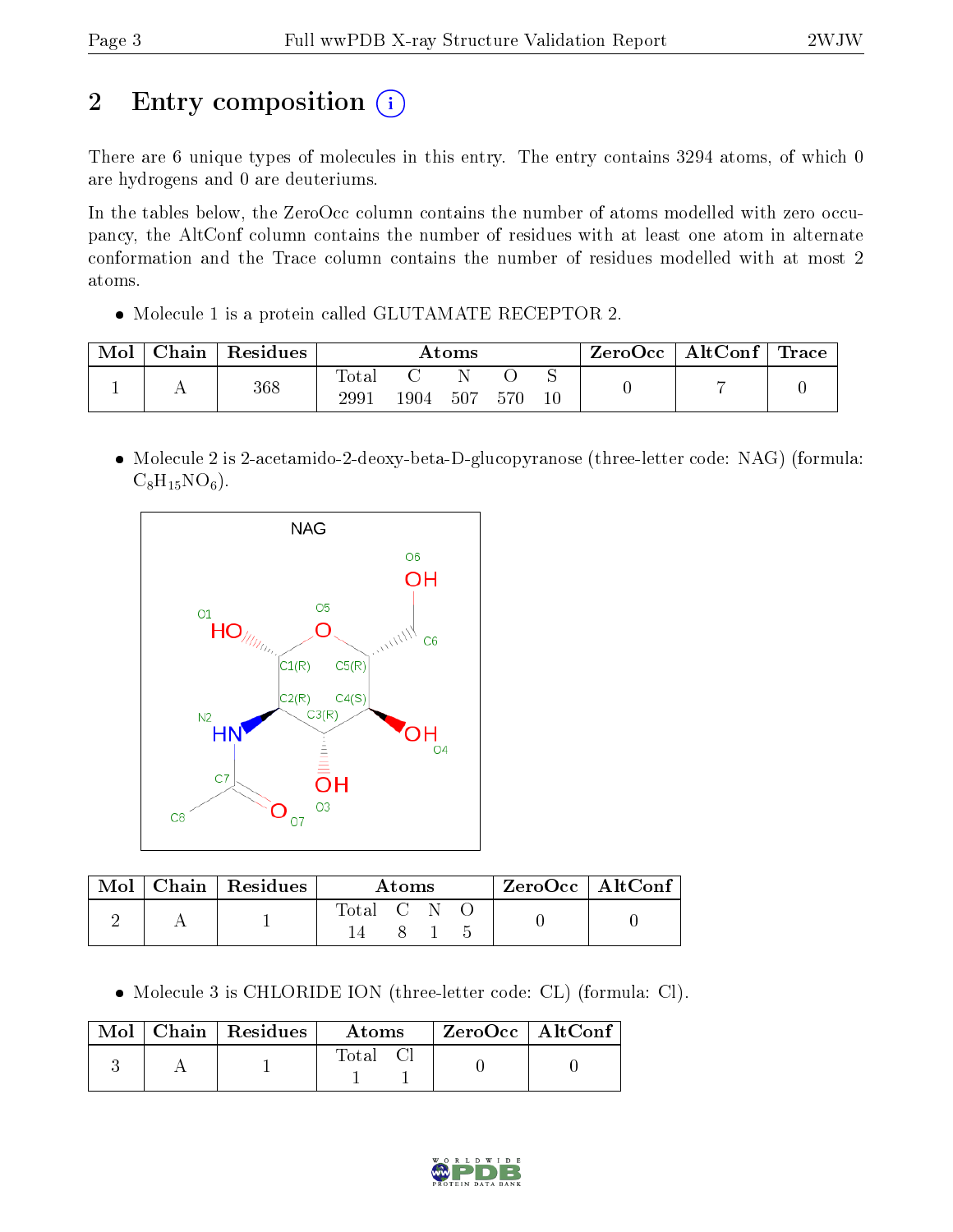$\bullet$  Molecule 4 is SULFATE ION (three-letter code: SO4) (formula:  $\mathrm{O}_4\mathrm{S}) .$ 



| Mol | $Chain$ Residues | Atoms |  |  | $ZeroOcc$   AltConf |  |
|-----|------------------|-------|--|--|---------------------|--|
|     |                  | Total |  |  |                     |  |

• Molecule 5 is ACETATE ION (three-letter code: ACT) (formula:  $C_2H_3O_2$ ).



|  | $\text{Mol}$   Chain   Residues | Atoms                                                    | $ZeroOcc$   AltConf |
|--|---------------------------------|----------------------------------------------------------|---------------------|
|  |                                 | $\begin{array}{ccc} \text{Total} & \text{C} \end{array}$ |                     |

 $\bullet\,$  Molecule 6 is water.

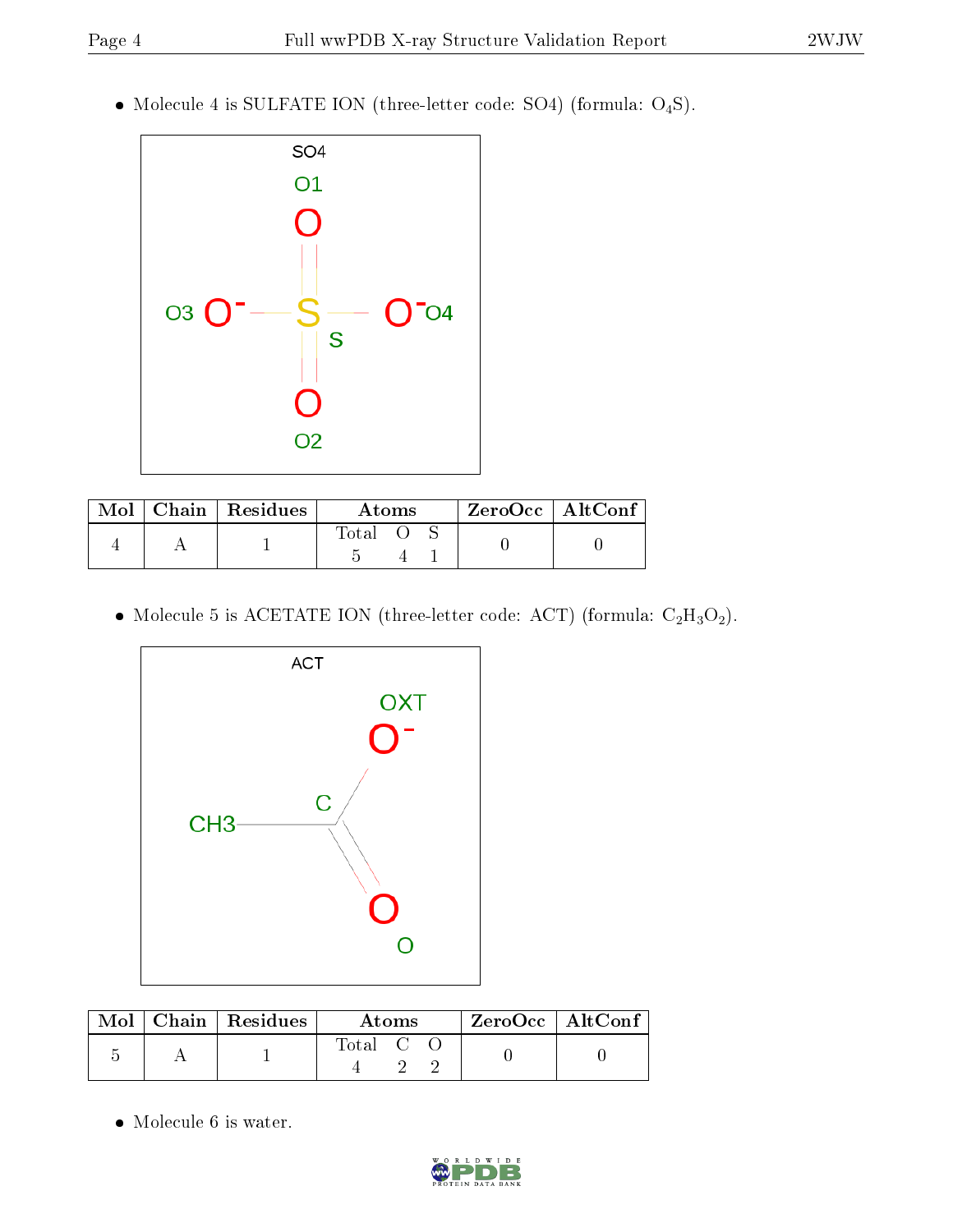|  | $Mol$   Chain   Residues | Atoms               | $ZeroOcc \   \ AltConf$ |  |
|--|--------------------------|---------------------|-------------------------|--|
|  | 279                      | Total<br>279<br>279 |                         |  |

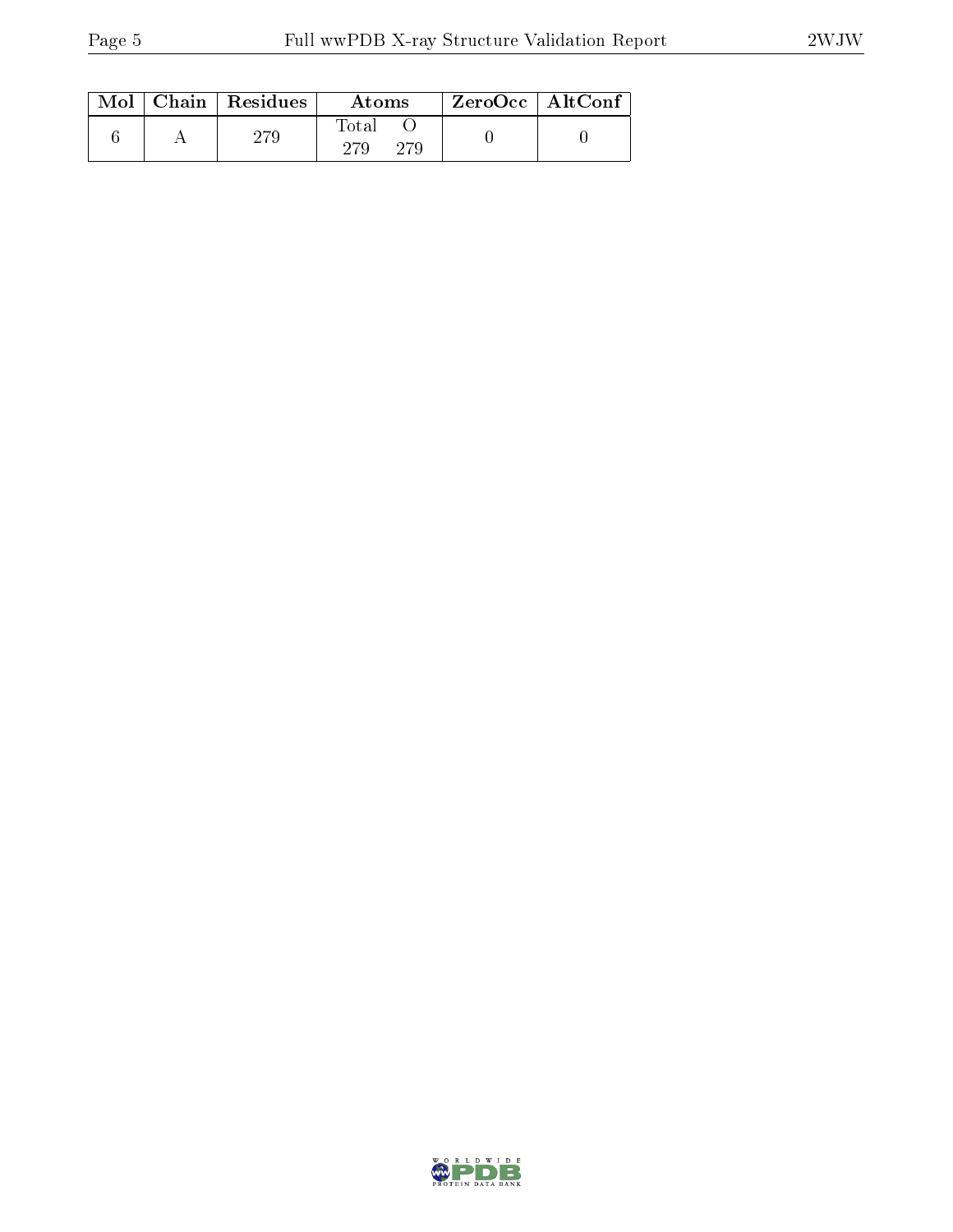## 3 Residue-property plots  $(i)$

These plots are drawn for all protein, RNA, DNA and oligosaccharide chains in the entry. The first graphic for a chain summarises the proportions of the various outlier classes displayed in the second graphic. The second graphic shows the sequence view annotated by issues in geometry and electron density. Residues are color-coded according to the number of geometric quality criteria for which they contain at least one outlier: green  $= 0$ , yellow  $= 1$ , orange  $= 2$  and red  $= 3$  or more. A red dot above a residue indicates a poor fit to the electron density ( $RSRZ > 2$ ). Stretches of 2 or more consecutive residues without any outlier are shown as a green connector. Residues present in the sample, but not in the model, are shown in grey.



• Molecule 1: GLUTAMATE RECEPTOR 2

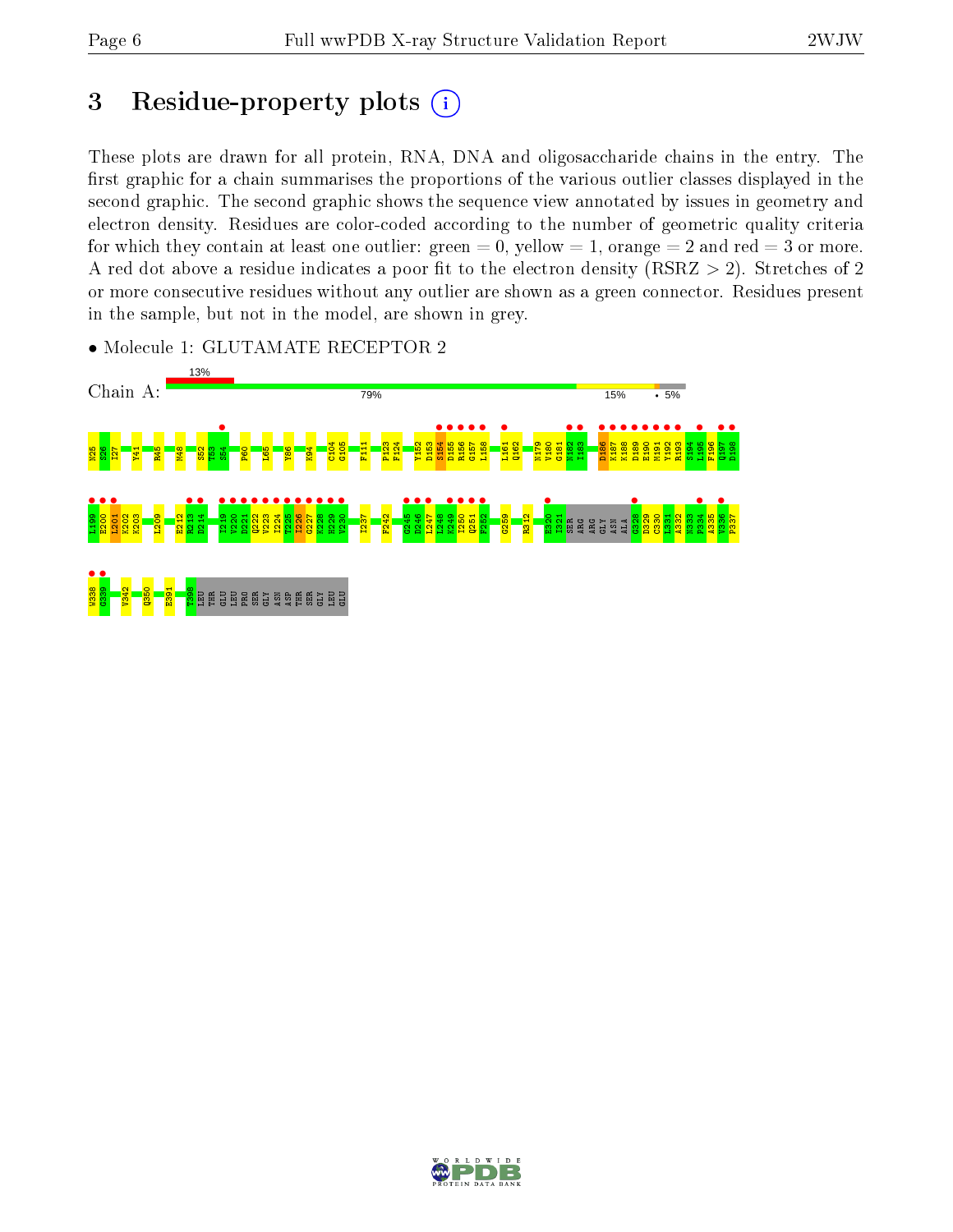## 4 Data and refinement statistics  $(i)$

| Property                                                             | Value                                              | Source                       |
|----------------------------------------------------------------------|----------------------------------------------------|------------------------------|
| Space group                                                          | I 2 2 2                                            | Depositor                    |
| Cell constants                                                       | $122.45\text{\AA}$<br>$50.98\text{\AA}$<br>138.85Å | Depositor                    |
| a, b, c, $\alpha$ , $\beta$ , $\gamma$                               | $90.00^\circ$<br>$90.00^{\circ}$ $90.00^{\circ}$   |                              |
| Resolution $(A)$                                                     | 39.16<br>$-1.80$                                   | Depositor                    |
|                                                                      | 47.06<br>$-1.80$                                   | <b>EDS</b>                   |
| % Data completeness                                                  | $\overline{95.7}$ (39.16-1.80)                     | Depositor                    |
| (in resolution range)                                                | 99.7 (47.06-1.80)                                  | <b>EDS</b>                   |
| $R_{merge}$                                                          | 0.08                                               | Depositor                    |
| $\mathrm{R}_{sym}$                                                   | (Not available)                                    | Depositor                    |
| $\sqrt{I/\sigma}(I) > 1$                                             | $1.93$ (at 1.79Å)                                  | Xtriage                      |
| Refinement program                                                   | PHENIX (PHENIX.REFINE)                             | Depositor                    |
|                                                                      | 0.181<br>0.217<br>$\mathcal{L}^{\mathcal{L}}$      | Depositor                    |
| $R, R_{free}$                                                        | 0.183,<br>0.216                                    | DCC                          |
| $R_{free}$ test set                                                  | $\overline{1639}$ reflections $(4.02\%)$           | wwPDB-VP                     |
| Wilson B-factor $(A^2)$                                              | $20.6\,$                                           | Xtriage                      |
| Anisotropy                                                           | 0.678                                              | Xtriage                      |
| Bulk solvent $k_{sol}(e/\mathring{A}^3)$ , $B_{sol}(\mathring{A}^2)$ | $0.32$ , 57.6                                      | <b>EDS</b>                   |
| $L$ -test for twinning <sup>2</sup>                                  | $< L >$ = 0.50, $< L2$ > = 0.33                    | Xtriage                      |
| Estimated twinning fraction                                          | No twinning to report.                             | $\overline{\text{X}}$ triage |
| $F_o, F_c$ correlation                                               | 0.96                                               | <b>EDS</b>                   |
| Total number of atoms                                                | 3294                                               | wwPDB-VP                     |
| Average B, all atoms $(A^2)$                                         | 41.0                                               | wwPDB-VP                     |

Xtriage's analysis on translational NCS is as follows: The largest off-origin peak in the Patterson function is  $5.14\%$  of the height of the origin peak. No significant pseudotranslation is detected.

<sup>&</sup>lt;sup>2</sup>Theoretical values of  $\langle |L| \rangle$ ,  $\langle L^2 \rangle$  for acentric reflections are 0.5, 0.333 respectively for untwinned datasets, and 0.375, 0.2 for perfectly twinned datasets.



<span id="page-6-1"></span><span id="page-6-0"></span><sup>1</sup> Intensities estimated from amplitudes.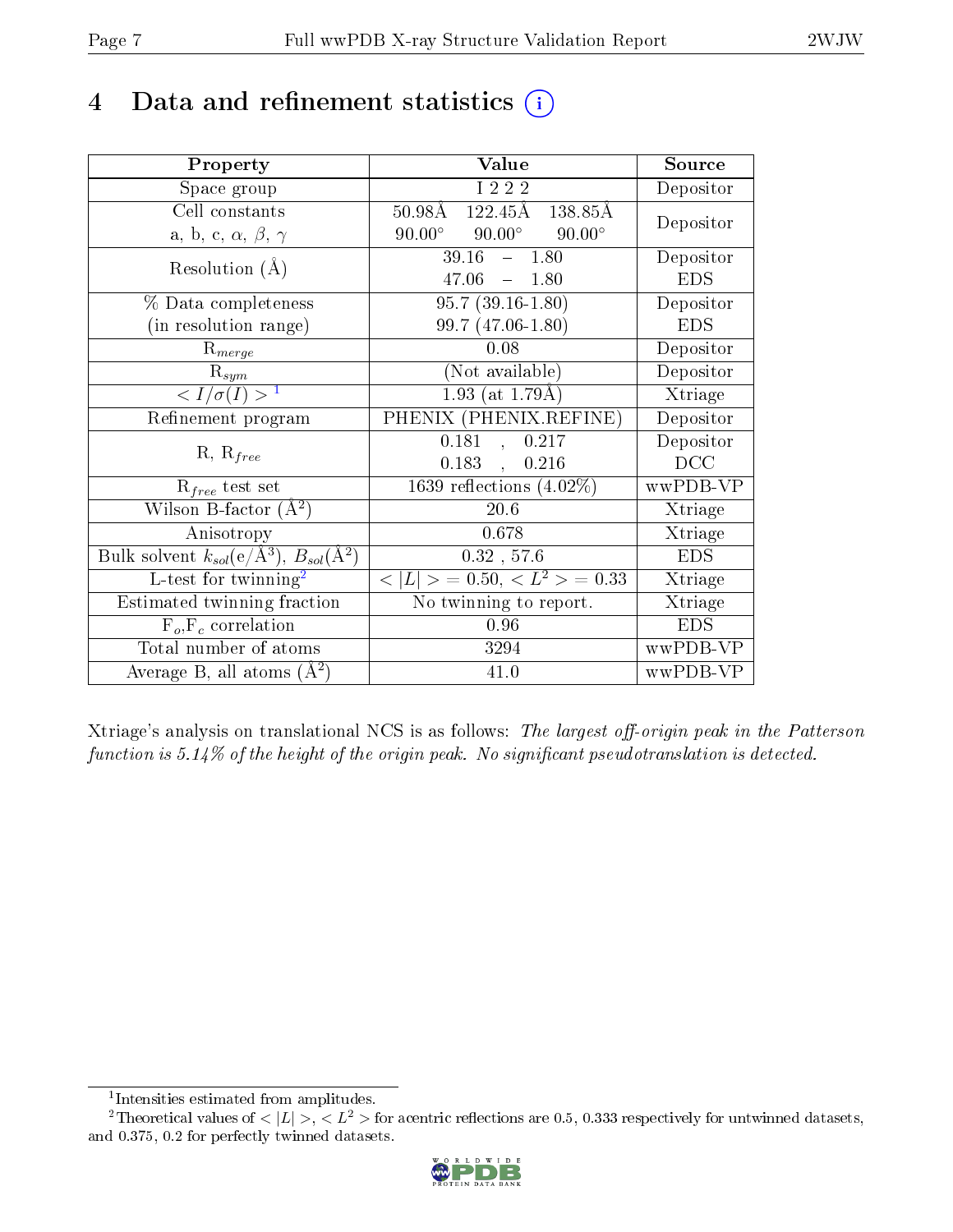## 5 Model quality  $(i)$

### 5.1 Standard geometry (i)

Bond lengths and bond angles in the following residue types are not validated in this section: CL, NAG, SO4, ACT

The Z score for a bond length (or angle) is the number of standard deviations the observed value is removed from the expected value. A bond length (or angle) with  $|Z| > 5$  is considered an outlier worth inspection. RMSZ is the root-mean-square of all Z scores of the bond lengths (or angles).

| $Mol$   Chain |      | Bond lengths                            | Bond angles |                    |  |
|---------------|------|-----------------------------------------|-------------|--------------------|--|
|               |      | RMSZ $\mid \#  Z  > 5 \mid$ RMSZ $\mid$ |             | $\# Z  > 5$        |  |
|               | 0.30 | 0/3052                                  | 0.68        | $2/4126$ $(0.0\%)$ |  |

Chiral center outliers are detected by calculating the chiral volume of a chiral center and verifying if the center is modelled as a planar moiety or with the opposite hand.A planarity outlier is detected by checking planarity of atoms in a peptide group, atoms in a mainchain group or atoms of a sidechain that are expected to be planar.

|  | $\mid$ Mol $\mid$ Chain $\mid$ #Chirality outliers $\mid$ #Planarity outliers $\mid$ |
|--|--------------------------------------------------------------------------------------|
|  |                                                                                      |

There are no bond length outliers.

All (2) bond angle outliers are listed below:

| Mol | Chain | $\operatorname{Res}$ | Type | Atoms        |          | Observed $(°)$ | Ideal $(^\circ)$ |
|-----|-------|----------------------|------|--------------|----------|----------------|------------------|
|     |       | 186                  | A SP | $CB-CG-OD2$  | $-28.39$ |                | 118.30           |
|     |       | 186                  | A CD | $OD1-CG-OD2$ | -14.11   | 96.49          | 123 30           |

There are no chirality outliers.

All (1) planarity outliers are listed below:

|  |     |      | $\lceil$ Mol $\mid$ Chain $\mid$ Res $\mid$ Type $\mid$ Group |
|--|-----|------|---------------------------------------------------------------|
|  | 186 | ASP. | Sidechain                                                     |

### 5.2 Too-close contacts (i)

In the following table, the Non-H and H(model) columns list the number of non-hydrogen atoms and hydrogen atoms in the chain respectively. The H(added) column lists the number of hydrogen atoms added and optimized by MolProbity. The Clashes column lists the number of clashes within the asymmetric unit, whereas Symm-Clashes lists symmetry related clashes.

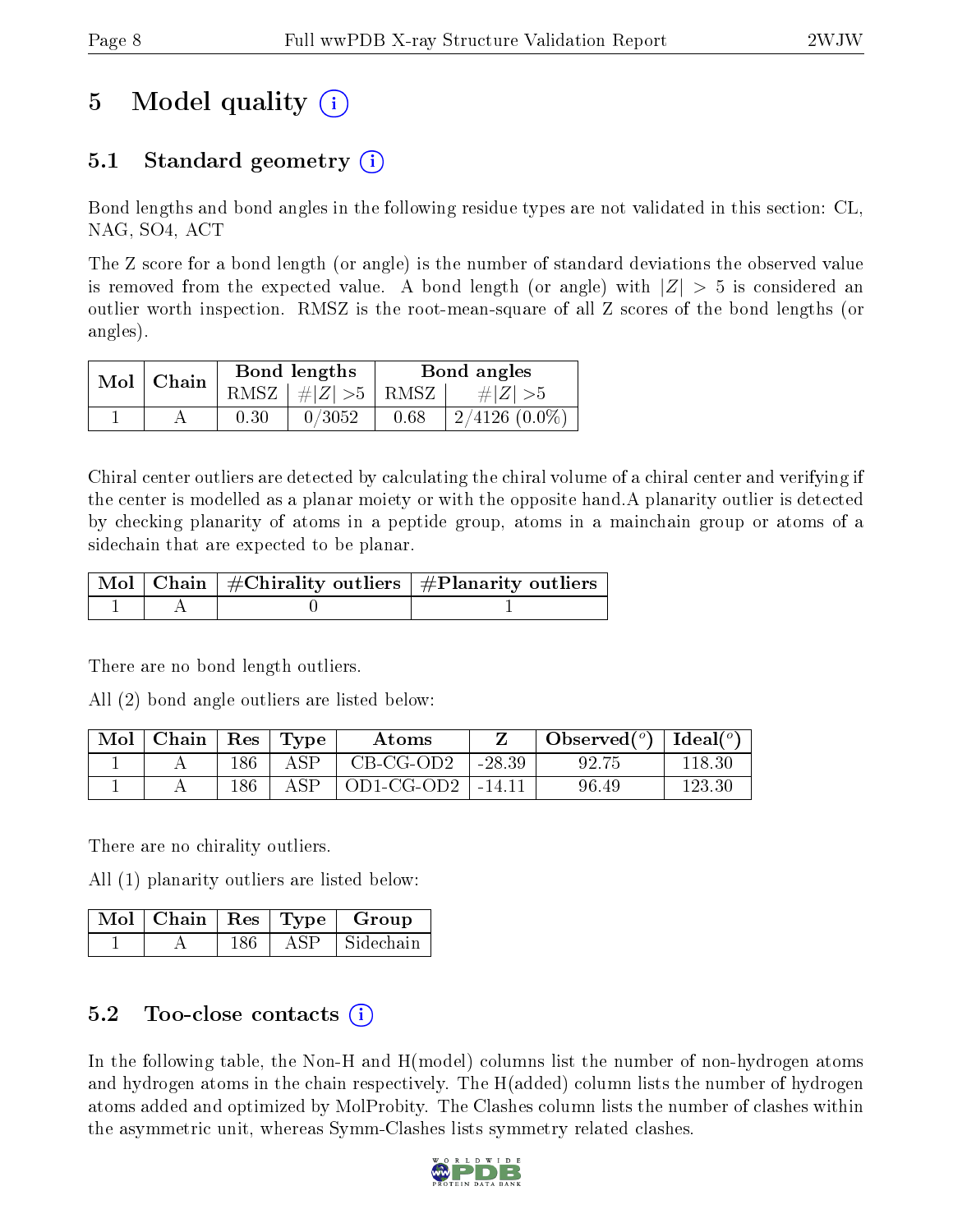|  |      | Mol   Chain   Non-H   H(model)   H(added) |      |     | $Class   Symm-Class$ |
|--|------|-------------------------------------------|------|-----|----------------------|
|  | 2991 |                                           | 2938 | 54  |                      |
|  |      |                                           | 13   |     |                      |
|  |      |                                           |      |     |                      |
|  |      |                                           |      |     |                      |
|  |      |                                           |      |     |                      |
|  | 279  |                                           |      |     |                      |
|  | 3294 |                                           | 2954 | .5∠ |                      |

The all-atom clashscore is defined as the number of clashes found per 1000 atoms (including hydrogen atoms). The all-atom clashscore for this structure is 9.

All (54) close contacts within the same asymmetric unit are listed below, sorted by their clash magnitude.

| Atom-1                               | Atom-2              | Interatomic      | Clash         |  |
|--------------------------------------|---------------------|------------------|---------------|--|
|                                      |                     | distance $(\AA)$ | overlap $(A)$ |  |
| 1:A:391:GLU:HG3                      | 6:A:2252:HOH:O      | 1.75             | 0.87          |  |
| 1:A:154[A]:SER:HB3                   | 1:A:179:ASN:HD21    | 1.43             | 0.80          |  |
| 1:A:154[A]:SER:HB3                   | 1:A:179:ASN:ND2     | 2.03             | 0.72          |  |
| 1: A:162: GLN: HG3                   | 6:A:2106:HOH:O      | 1.89             | 0.70          |  |
| 1:A:27:ILE:HG23                      | 1: A:86: TYR: HD2   | 1.56             | 0.70          |  |
| 1: A:94: LYS: HD3                    | 1:A:155[B]:ASP:HA   | 1.74             | 0.68          |  |
| $1:\overline{A:154[A]:\text{SER}:H}$ | 1: A:181: GLY: HA3  | 1.61             | 0.64          |  |
| 1: A:201:LEU:C                       | 1:A:201:LEU:HD12    | 2.23             | 0.59          |  |
| 1:A:180:VAL:HG12                     | 1:A:180:VAL:O       | 2.02             | 0.58          |  |
| 1:A:350:GLN:HG3                      | 6:A:2228:HOH:O      | 2.04             | 0.56          |  |
| 1: A: 188: LYS: HD3                  | 1:A:189:ASP:N       | 2.21             | 0.55          |  |
| 1:A:329:ASP:HB3                      | 1:A:332:ALA:HB2     | 1.88             | 0.54          |  |
| 1:A:187:LYS:H                        | 1:A:187:LYS:HD2     | 1.73             | 0.54          |  |
| 1:A:247:LEU:HD22                     | 6:A:2141:HOH:O      | 2.07             | 0.54          |  |
| 1: A:48: MET:SD                      | 1:A:60:PRO:HG3      | 2.47             | 0.53          |  |
| 1: A:201:LEU:C                       | 1: A:203:LYS:H      | 2.12             | 0.52          |  |
| 1:A:187:LYS:O                        | 1: A:191:MET:HG3    | 2.11             | 0.50          |  |
| 1:A:192:TYR:HB3                      | 1:A:222:GLN:HG2     | 1.94             | 0.49          |  |
| 1: A:196:PHE:O                       | 1:A:200:GLU:HB2     | 2.13             | 0.49          |  |
| 1:A:391:GLU:HB3                      | 6:A:2273:HOH:O      | 2.13             | 0.49          |  |
| 1:A:154[A].SER:OG                    | 1:A:181:GLY:HA3     | 2.14             | 0.48          |  |
| 1: A:86: TYR: HD1                    | 1: A: 338: TRP: CH2 | 2.32             | 0.48          |  |
| 1: A:41:TYR:CE2                      | 1:A:45:ARG:HD2      | 2.49             | 0.47          |  |
| 1:A:222:GLN:O                        | 1:A:226:ILE:HG22    | 2.15             | 0.47          |  |
| 1:A:312:ARG:NH1                      | 6:A:2206:HOH:O      | 2.48             | 0.47          |  |
| 1: A:48: MET:O                       | 1:A:52:SER:HB3      | 2.14             | 0.47          |  |
| 1: A: 188: LYS: HG2                  | 1: A: 192: TYR: CE2 | 2.50             | 0.47          |  |
| 1: A: 187: LYS: HD2                  | $1:$ A:187:LYS:N    | 2.30             | 0.46          |  |

Continued on next page...

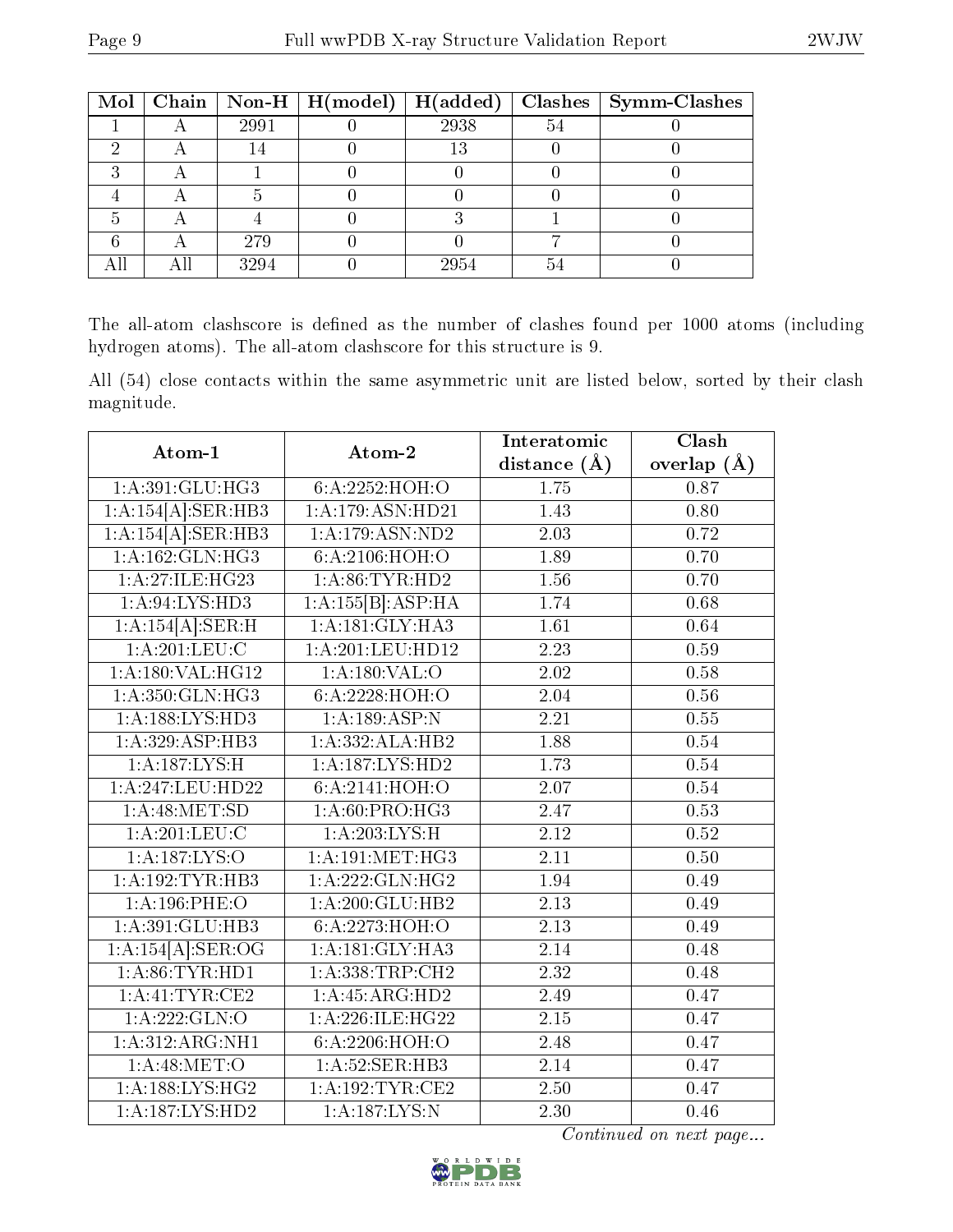| Atom-1              | Atom-2                       | Interatomic       | Clash         |  |
|---------------------|------------------------------|-------------------|---------------|--|
|                     |                              | distance $(\AA)$  | overlap $(A)$ |  |
| 1: A:196:PHE:CE1    | 1: A:223: VAL:HG22           | 2.51              | 0.46          |  |
| 1:A:156[A]:ARG:HG2  | 1:A:157[A]:GLY:H             | $\overline{1.80}$ | 0.46          |  |
| 1:A:65:LEU:HD23     | 1: A:65:LEU: N               | 2.30              | $0.45\,$      |  |
| 1: A:202:LYS:HG2    | 1: A:202:LYS:O               | 2.17              | 0.45          |  |
| 1:A:226:ILE:HG23    | 1:A:226:ILE:O                | 2.17              | 0.45          |  |
| 1:A:158[B]:LEU:HD12 | 1:A:158[B]:LEU:HA            | 1.72              | 0.44          |  |
| 1:A:153[B]:ASP:OD2  | $1:A:212:GLU:H$ G3           | 2.17              | 0.44          |  |
| 1: A:190: GLU:OE1   | 1: A:193:ARG:HG3             | 2.17              | 0.44          |  |
| 1:A:335:ALA:O       | 1: A: 337: PRO: HD3          | 2.18              | 0.43          |  |
| 1:A:154[A]:SER:HB3  | 1:A:179:ASN:CG               | 2.39              | 0.43          |  |
| 1: A:250: ILE: HG22 | 1:A:251:GLN:N                | 2.34              | 0.43          |  |
| 1:A:153[B]:ASP:O    | 1:A:154[B]:SER:HB2           | 2.18              | 0.43          |  |
| 1:A:342:VAL:HG23    | 6:A:2223:HOH:O               | 2.18              | 0.43          |  |
| 1: A: 104: CYS: SG  | 1:A:111:PHE:HB2              | 2.58              | 0.43          |  |
| 1:A:242:PHE:CD1     | 1:A:259:GLY:HA3              | 2.54              | 0.43          |  |
| 1: A: 152: TYR: CE1 | 1:A:158[B]:LEU:HD11          | 2.54              | 0.42          |  |
| 1:A:158[B]:LEU:HG   | 1:A:161:LEU:HD23             | $\overline{2.00}$ | 0.42          |  |
| 1:A:158[B]:LEU:O    | 1:A:161:LEU:HB3              | 2.19              | 0.42          |  |
| 1:A:27:ILE:HG23     | 1: A:86:TYR:CD2              | 2.46              | 0.42          |  |
| 1:A:154[A].SER:N    | 1:A:181:GLY:HA3              | 2.33              | 0.41          |  |
| 1: A: 105: GLY: C   | 5:A:1402:ACT:H2              | 2.40              | 0.41          |  |
| 1:A:123:PRO:O       | 1:A:124:PHE:HB2              | 2.20              | 0.41          |  |
| 1:A:242:PHE:O       | 1:A:247:LEU:HD23             | 2.21              | 0.41          |  |
| 1:A:209:LEU:HD12    | $1:A:23\overline{7:1LE:CD1}$ | 2.51              | 0.41          |  |
| 1:A:153[B]:ASP:O    | 1:A:154[B]:SER:CB            | 2.69              | 0.40          |  |
| 1:A:27:ILE:N        | 1:A:27:ILE:HD12              | 2.37              | 0.40          |  |

Continued from previous page...

There are no symmetry-related clashes.

### 5.3 Torsion angles (i)

#### 5.3.1 Protein backbone (i)

In the following table, the Percentiles column shows the percent Ramachandran outliers of the chain as a percentile score with respect to all X-ray entries followed by that with respect to entries of similar resolution.

The Analysed column shows the number of residues for which the backbone conformation was analysed, and the total number of residues.

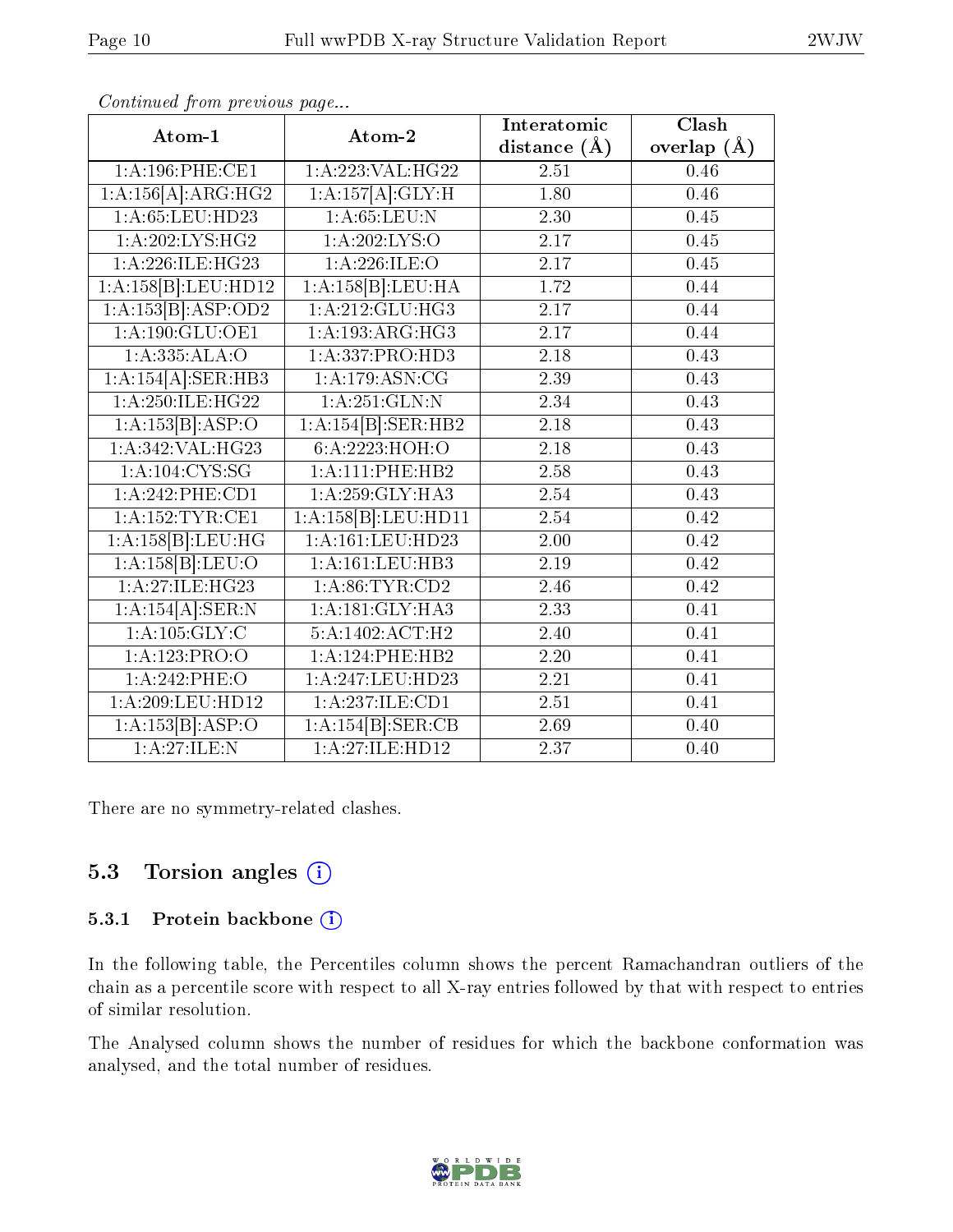| $\mid$ Mol $\mid$ Chain $\mid$ | Analysed                                     |  | Favoured   Allowed   Outliers   Percentiles               |
|--------------------------------|----------------------------------------------|--|-----------------------------------------------------------|
|                                | 371/388 (96%)   352 (95%)   15 (4%)   4 (1%) |  | $\begin{array}{ c c c c }\n\hline\n& 14 & 4\n\end{array}$ |

All (4) Ramachandran outliers are listed below:

| Mol | Chain | Res    | <b>Type</b> |
|-----|-------|--------|-------------|
|     |       | 227    | <b>GLY</b>  |
|     |       | 154[A] | SER.        |
|     |       | 154 B  | SER.        |
|     |       | 226    |             |

#### 5.3.2 Protein sidechains  $(i)$

In the following table, the Percentiles column shows the percent sidechain outliers of the chain as a percentile score with respect to all X-ray entries followed by that with respect to entries of similar resolution.

The Analysed column shows the number of residues for which the sidechain conformation was analysed, and the total number of residues.

| $\mid$ Mol $\mid$ Chain $\mid$ | Analysed                                                         | Rotameric   Outliers   Percentiles |  |  |  |
|--------------------------------|------------------------------------------------------------------|------------------------------------|--|--|--|
|                                | $\mid$ 326/336 (97%) $\mid$ 322 (99%) $\mid$ 4 (1%) $\mid$ 71 65 |                                    |  |  |  |

All (4) residues with a non-rotameric sidechain are listed below:

| Mol | Chain | Res | Type       |
|-----|-------|-----|------------|
|     |       | 25  | <b>ASN</b> |
|     |       | 201 | LEU        |
|     |       | 224 | H.E        |
|     |       | 330 |            |

Some sidechains can be flipped to improve hydrogen bonding and reduce clashes. All (1) such sidechains are listed below:

| Chain | <b>Res</b> | ٦e |
|-------|------------|----|
|       |            |    |

#### 5.3.3 RNA (i)

There are no RNA molecules in this entry.

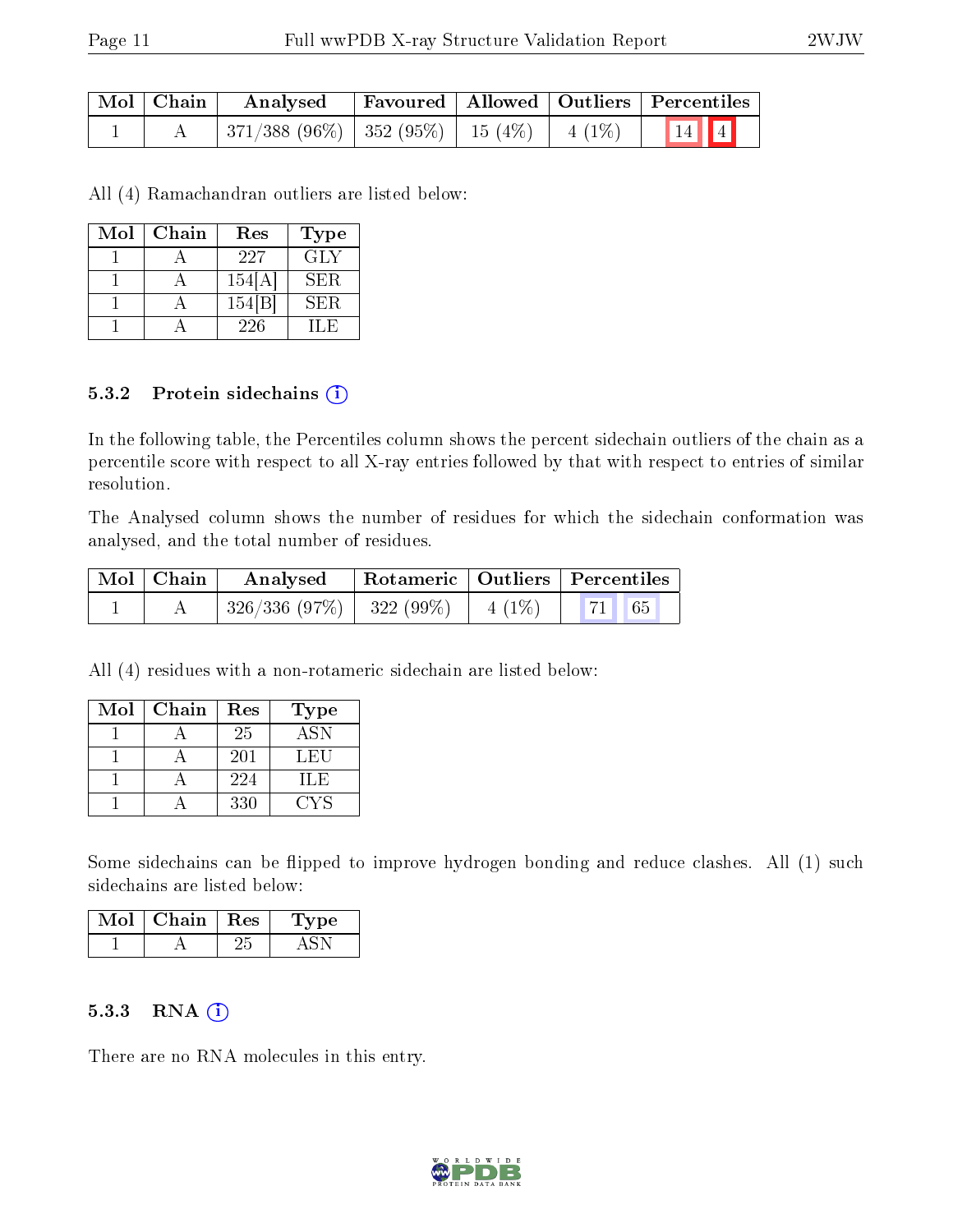### 5.4 Non-standard residues in protein, DNA, RNA chains (i)

There are no non-standard protein/DNA/RNA residues in this entry.

### 5.5 Carbohydrates (i)

There are no monosaccharides in this entry.

### 5.6 Ligand geometry  $(i)$

Of 4 ligands modelled in this entry, 1 is monoatomic - leaving 3 for Mogul analysis.

In the following table, the Counts columns list the number of bonds (or angles) for which Mogul statistics could be retrieved, the number of bonds (or angles) that are observed in the model and the number of bonds (or angles) that are dened in the Chemical Component Dictionary. The Link column lists molecule types, if any, to which the group is linked. The Z score for a bond length (or angle) is the number of standard deviations the observed value is removed from the expected value. A bond length (or angle) with  $|Z| > 2$  is considered an outlier worth inspection. RMSZ is the root-mean-square of all Z scores of the bond lengths (or angles).

| Mol |                 | Chain | Res  |                 | Link     |            | Bond lengths |          |             | Bond angles              |  |  |
|-----|-----------------|-------|------|-----------------|----------|------------|--------------|----------|-------------|--------------------------|--|--|
|     | Type            |       |      | Counts          | RMSZ     | # Z <br>>2 | Counts       | RMSZ     | # $ Z  > 2$ |                          |  |  |
| ച   | $\rm NAG$       |       | 1399 |                 | 14,14,15 | 0.50       |              | 17,19,21 | 1.03        | $(5\%)$                  |  |  |
| b   | ACT             |       | 1402 | $\qquad \qquad$ | 1,3,3    | 1.40       |              | 0,3,3    | 0.00        | $\overline{\phantom{a}}$ |  |  |
|     | SO <sub>4</sub> |       | 1401 |                 | 4.4.4    | 0.11       |              | 6.6.6    | 0.13        |                          |  |  |

In the following table, the Chirals column lists the number of chiral outliers, the number of chiral centers analysed, the number of these observed in the model and the number defined in the Chemical Component Dictionary. Similar counts are reported in the Torsion and Rings columns. '-' means no outliers of that kind were identified.

|       |      |  | Mol   Type   Chain   Res   Link   Chirals   Torsions   Rings |  |
|-------|------|--|--------------------------------------------------------------|--|
| ' NAG | 1399 |  | $1/6/23/26$   $0/1/1/1$                                      |  |

There are no bond length outliers.

All (1) bond angle outliers are listed below:

|  |  |                              | $\mid$ Mol $\mid$ Chain $\mid$ Res $\mid$ Type $\mid$ Atoms $\mid$ Z $\mid$ Observed( $\mid$ ) $\mid$ Ideal( $\mid$ ) |          |
|--|--|------------------------------|-----------------------------------------------------------------------------------------------------------------------|----------|
|  |  | 1399   NAG   C1-O5-C5   2.53 | -115.62                                                                                                               | - 112.19 |

There are no chirality outliers.

All (1) torsion outliers are listed below:

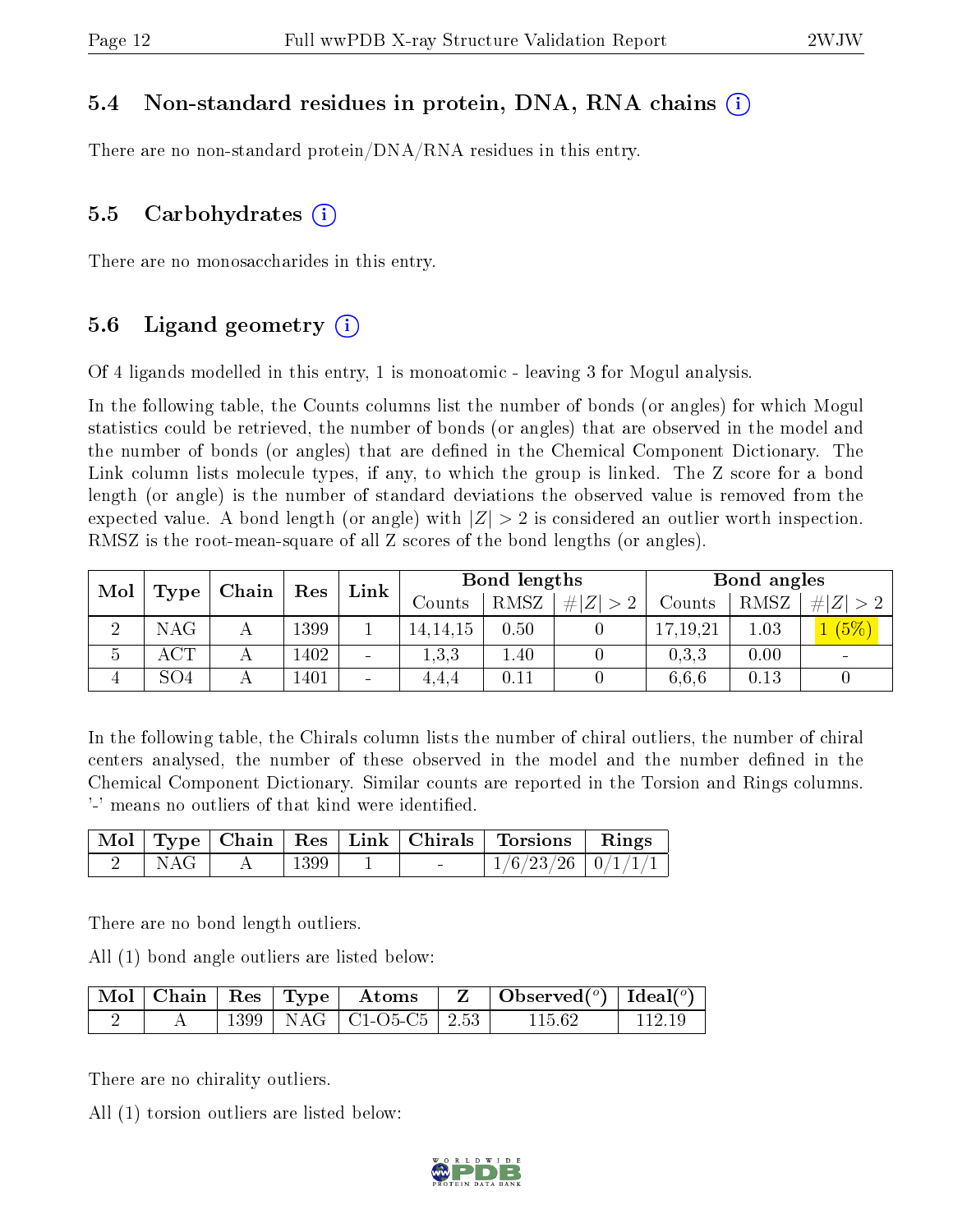| $\overline{\text{M}}$ ol   Chain   Res   Type ' |      |               | Atoms             |
|-------------------------------------------------|------|---------------|-------------------|
|                                                 | 1399 | $^+$ NAG $^-$ | $\pm$ C4-C5-C6-O6 |

There are no ring outliers.

1 monomer is involved in 1 short contact:

|  |      |       | Mol   Chain   Res   Type   Clashes   Symm-Clashes |
|--|------|-------|---------------------------------------------------|
|  | 1402 | . ACT |                                                   |

### 5.7 [O](https://www.wwpdb.org/validation/2017/XrayValidationReportHelp#nonstandard_residues_and_ligands)ther polymers (i)

There are no such residues in this entry.

### 5.8 Polymer linkage issues (i)

There are no chain breaks in this entry.

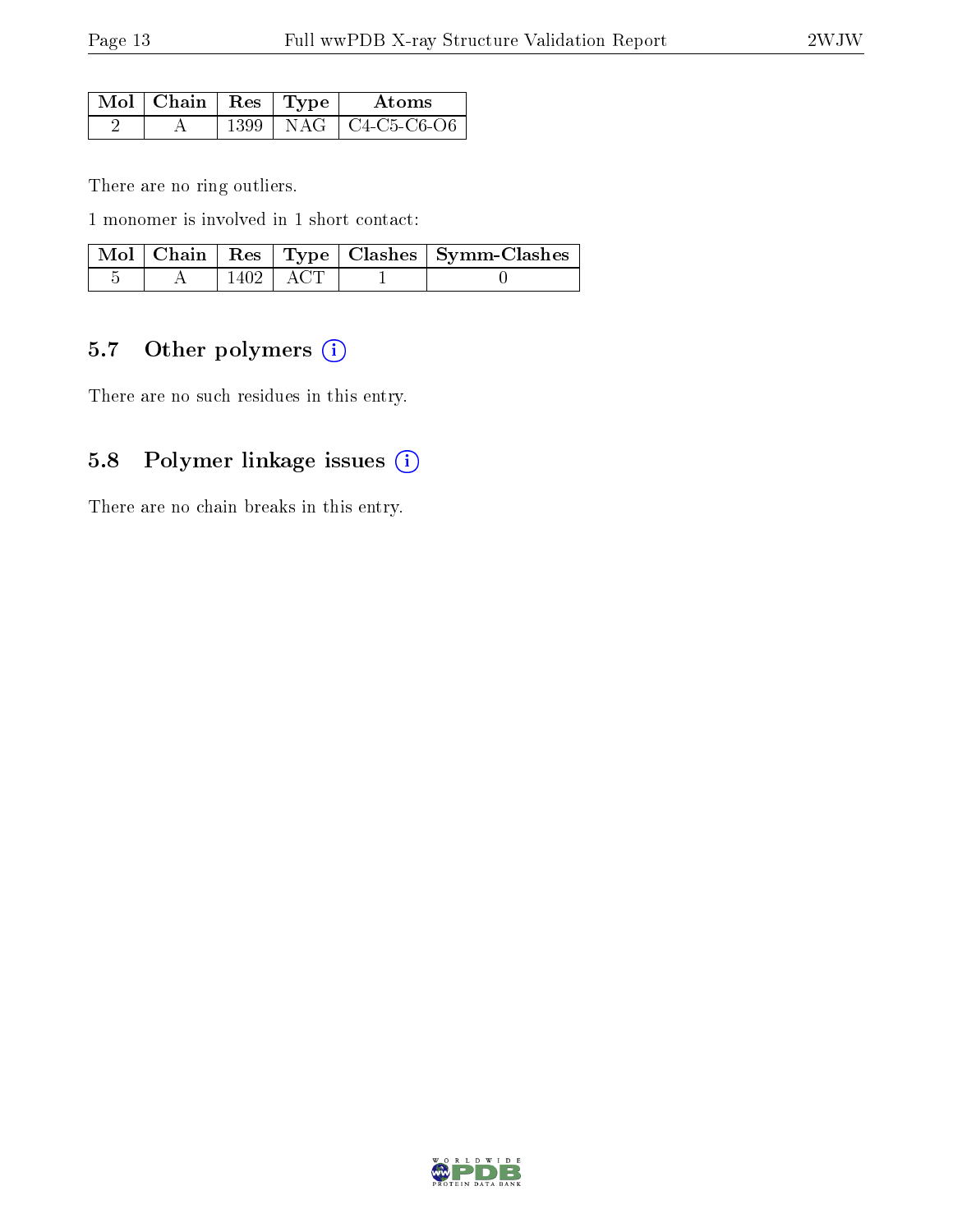## 6 Fit of model and data  $(i)$

## 6.1 Protein, DNA and RNA chains  $(i)$

In the following table, the column labelled  $#RSRZ> 2'$  contains the number (and percentage) of RSRZ outliers, followed by percent RSRZ outliers for the chain as percentile scores relative to all X-ray entries and entries of similar resolution. The OWAB column contains the minimum, median,  $95<sup>th</sup>$  percentile and maximum values of the occupancy-weighted average B-factor per residue. The column labelled ' $Q< 0.9$ ' lists the number of (and percentage) of residues with an average occupancy less than 0.9.

| $\mid$ Mol $\mid$ Chain | Analysed        | $^+$ <rsrz></rsrz> | $\rm \#RSRZ{>}2$                                                                                    | $\rm{OWAB}(\rm{\AA}^2)$   Q<0.9 |  |
|-------------------------|-----------------|--------------------|-----------------------------------------------------------------------------------------------------|---------------------------------|--|
|                         | $368/388(94\%)$ | 0.48               | $\begin{array}{ c c c c c c c c } \hline 50 & 13 & 3 & 2 & 11, 26, 104, 378 & 1 \hline \end{array}$ |                                 |  |

All (50) RSRZ outliers are listed below:

| Mol            | Chain              | Res              | Type                            | $\text{RSR}{}$   |
|----------------|--------------------|------------------|---------------------------------|------------------|
| $\mathbf{1}$   | $\overline{A}$     | 224              | ILE                             | 7.3              |
| $\mathbf{1}$   | $\overline{\rm A}$ | 201              | <b>LEU</b>                      | 7.1              |
| $\overline{1}$ | $\overline{A}$     | 157[A]           | $\overline{\text{GLY}}$         | $\overline{7.0}$ |
| $\overline{1}$ | $\overline{\rm A}$ | 225              | <b>THR</b>                      | $7.0\,$          |
| $\overline{1}$ | $\overline{\rm A}$ | $\overline{226}$ | <b>ILE</b>                      | $\overline{6.2}$ |
| $\overline{1}$ | $\overline{\rm A}$ | 247              | LEU                             | $\overline{5.9}$ |
| $\overline{1}$ | $\overline{A}$     | 228              | $\overline{\text{L} \text{YS}}$ | $5.6\,$          |
| $\overline{1}$ | $\overline{A}$     | 246              | $\overline{\text{ASP}}$         | $5.5\,$          |
| $\mathbf{1}$   | $\overline{A}$     | 249              | $\overline{\text{LYS}}$         | 4.9              |
| $\overline{1}$ | $\overline{\rm A}$ | 336              | $\overline{\text{VAL}}$         | 4.6              |
| $\overline{1}$ | $\overline{A}$     | 193              | ARG                             | 4.5              |
| $\overline{1}$ | $\overline{\rm A}$ | $\overline{220}$ | $\overline{\text{VAL}}$         | $\overline{4.4}$ |
| $\overline{1}$ | $\overline{\rm A}$ | 190              | <b>GLU</b>                      | 4.3              |
| $\overline{1}$ | $\overline{\rm A}$ | 192              | <b>TYR</b>                      | $\overline{4.3}$ |
| $\overline{1}$ | $\overline{A}$     | <b>200</b>       | $\overline{\text{GLU}}$         | $\overline{4.3}$ |
| $\overline{1}$ | $\overline{A}$     | 189              | ASP                             | 4.2              |
| $\overline{1}$ | $\overline{A}$     | 195              | LEU                             | $\overline{4.2}$ |
| $\overline{1}$ | $\overline{A}$     | 223              | <b>VAL</b>                      | $\overline{4.2}$ |
| $\overline{1}$ | $\overline{A}$     | 197              | GLN                             | 4.2              |
| $\overline{1}$ | $\overline{A}$     | 338              | <b>TRP</b>                      | $\overline{4.1}$ |
| $\overline{1}$ | $\overline{\rm A}$ | 334              | PRO                             | 4.0              |
| $\mathbf{1}$   | $\overline{A}$     | 230              | <b>VAL</b>                      | 4.0              |
| $\overline{1}$ | $\overline{\rm A}$ | 251              | <b>GLN</b>                      | 3.9              |
| $\overline{1}$ | $\overline{A}$     | 186              | $\overline{\text{ASP}}$         | $3.9\,$          |
| $\overline{1}$ | $\overline{A}$     | 155[A]           | $\overline{\text{ASP}}$         | 3.8              |
| $\overline{1}$ | $\overline{\rm A}$ | 156[A]           | $\rm{ARG}$                      | 3.7              |
| $\overline{1}$ | $\overline{\rm A}$ | 219              | ILE                             | $\overline{3.7}$ |

Continued on next page...

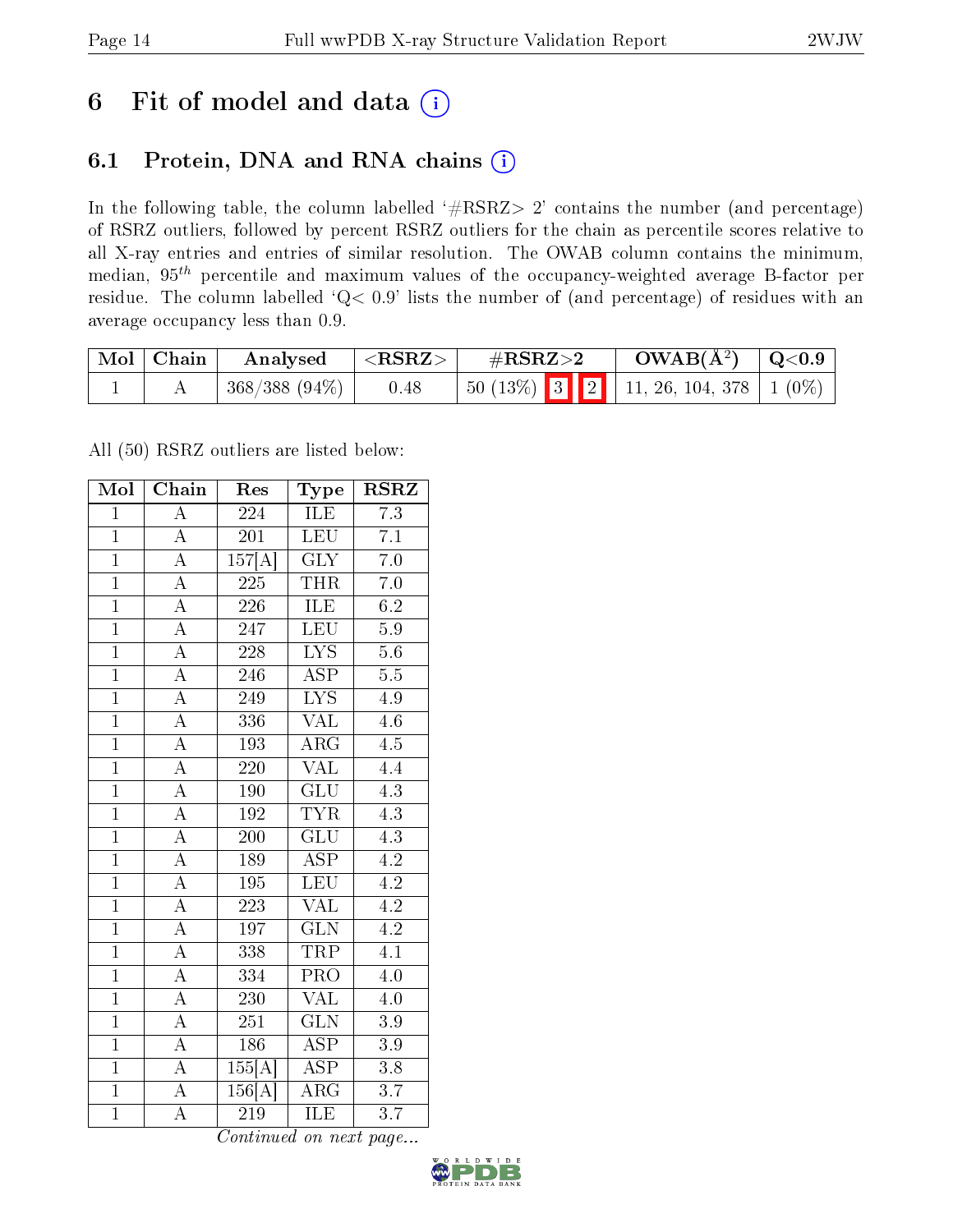| $\overline{\text{Mol}}$ | Chain              | Res              | Type                    | <b>RSRZ</b>      |
|-------------------------|--------------------|------------------|-------------------------|------------------|
| $\mathbf{1}$            | $\overline{A}$     | 221              | ASP                     | 3.7              |
| $\overline{1}$          | $\overline{\rm A}$ | 250              | ILE                     | 3.6              |
| $\overline{1}$          | $\overline{A}$     | 227              | $\overline{\text{GLY}}$ | 3.5              |
| $\overline{1}$          | $\overline{A}$     | 187              | <b>LYS</b>              | $3.5\,$          |
| $\overline{1}$          | $\overline{A}$     | 229              | $\overline{HIS}$        | $\overline{3.3}$ |
| $\mathbf{1}$            | $\overline{A}$     | 182              | <b>ASN</b>              | 3.3              |
| $\mathbf{1}$            | $\overline{A}$     | 183              | ILE                     | 3.3              |
| $\overline{1}$          | $\overline{A}$     | 191              | <b>MET</b>              | $3.2\,$          |
| $\overline{1}$          | $\overline{A}$     | 158[A]           | <b>LEU</b>              | 3.2              |
| $\overline{1}$          | $\overline{A}$     | 154[A]           | <b>SER</b>              | $\overline{3.2}$ |
| $\overline{1}$          | $\overline{A}$     | 54               | <b>SER</b>              | 3.1              |
| $\overline{1}$          | $\overline{\rm A}$ | 214              | $\overline{\text{ASP}}$ | 3.0              |
| $\overline{1}$          | $\overline{A}$     | 198              | <b>ASP</b>              | 3.0              |
| $\overline{1}$          | $\overline{\rm A}$ | 245              | <b>GLY</b>              | 2.8              |
| $\overline{1}$          | $\overline{A}$     | 213              | $\rm{ARG}$              | 2.7              |
| $\overline{1}$          | $\overline{A}$     | 161              | <b>LEU</b>              | $2.5\,$          |
| $\overline{1}$          | $\overline{\rm A}$ | 199              | <b>LEU</b>              | 2.4              |
| $\mathbf{1}$            | $\overline{\rm A}$ | 222              | <b>GLN</b>              | 2.3              |
| $\mathbf{1}$            | $\overline{A}$     | 188              | <b>LYS</b>              | 2.3              |
| $\overline{1}$          | $\overline{A}$     | $\overline{252}$ | PHE                     | $\overline{2.2}$ |
| $\overline{1}$          | $\overline{\rm A}$ | 320              | <b>GLU</b>              | 2.2              |
| $\overline{1}$          | $\overline{\rm A}$ | 328              | $\overline{\text{GLY}}$ | $\overline{2.1}$ |
| $\mathbf{1}$            | $\overline{\rm A}$ | 339              | $\rm GLY$               | 2.1              |

#### Continued from previous page...

### 6.2 Non-standard residues in protein, DNA, RNA chains (i)

There are no non-standard protein/DNA/RNA residues in this entry.

#### 6.3 Carbohydrates  $(i)$

There are no monosaccharides in this entry.

### 6.4 Ligands  $(i)$

In the following table, the Atoms column lists the number of modelled atoms in the group and the number defined in the chemical component dictionary. The B-factors column lists the minimum, median,  $95<sup>th</sup>$  percentile and maximum values of B factors of atoms in the group. The column labelled 'Q< 0.9' lists the number of atoms with occupancy less than 0.9.

Continued on next page...